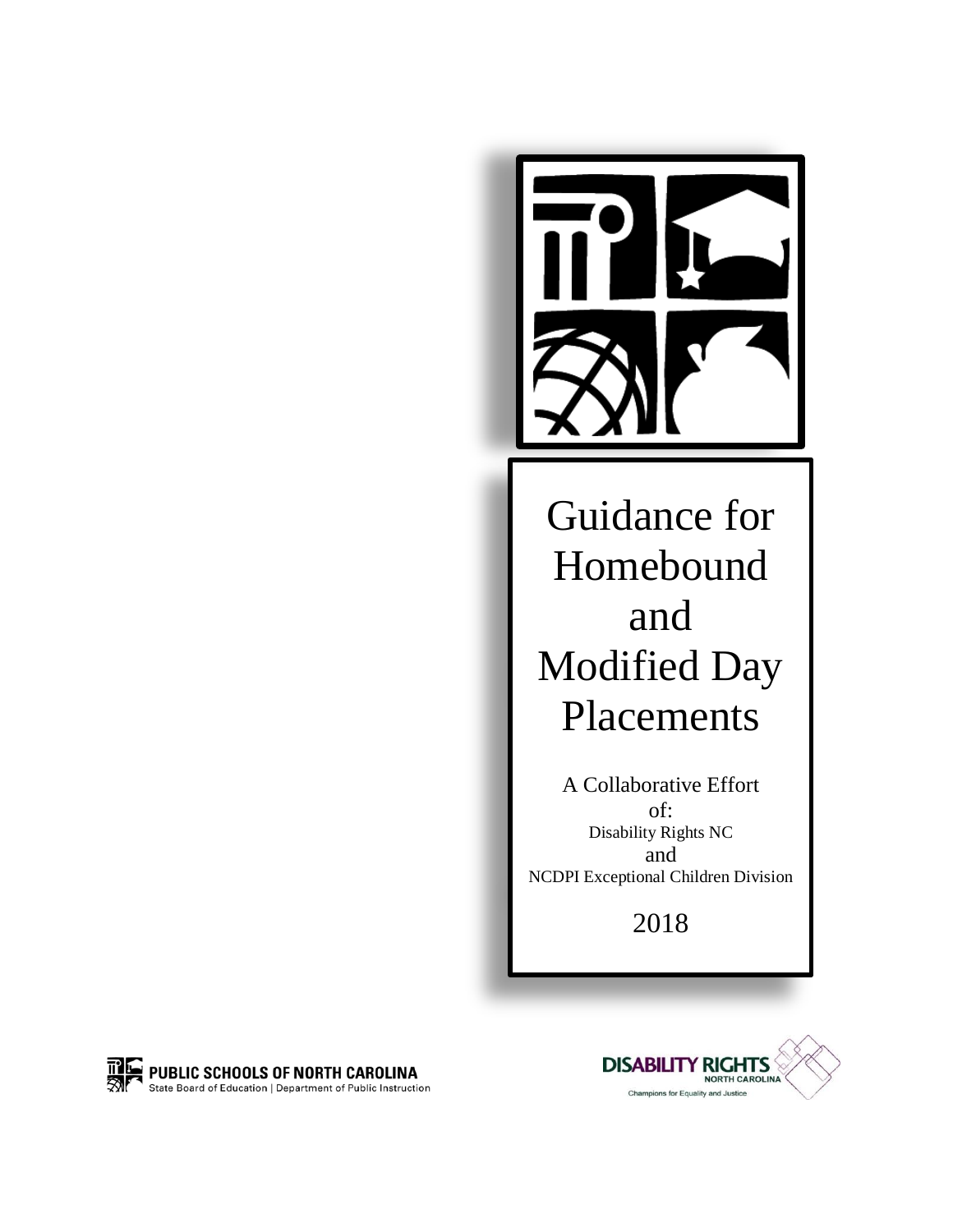# **Table of Contents**

| Homebound or Modified Day Placements - Students with IEPs - Overview 4                           |  |
|--------------------------------------------------------------------------------------------------|--|
|                                                                                                  |  |
|                                                                                                  |  |
| <b>Students with IEPs Exhibiting Dangerous or Other Highly Disruptive Behaviors  5</b>           |  |
| <b>Evaluating the Appropriateness of a Homebound/Modified Day Placement</b> 6                    |  |
|                                                                                                  |  |
|                                                                                                  |  |
|                                                                                                  |  |
|                                                                                                  |  |
|                                                                                                  |  |
|                                                                                                  |  |
|                                                                                                  |  |
|                                                                                                  |  |
|                                                                                                  |  |
|                                                                                                  |  |
|                                                                                                  |  |
| Hospitals, Psychiatric Residential Treatment Facilities (PRTFs), Juvenile Justice Facilities  12 |  |
|                                                                                                  |  |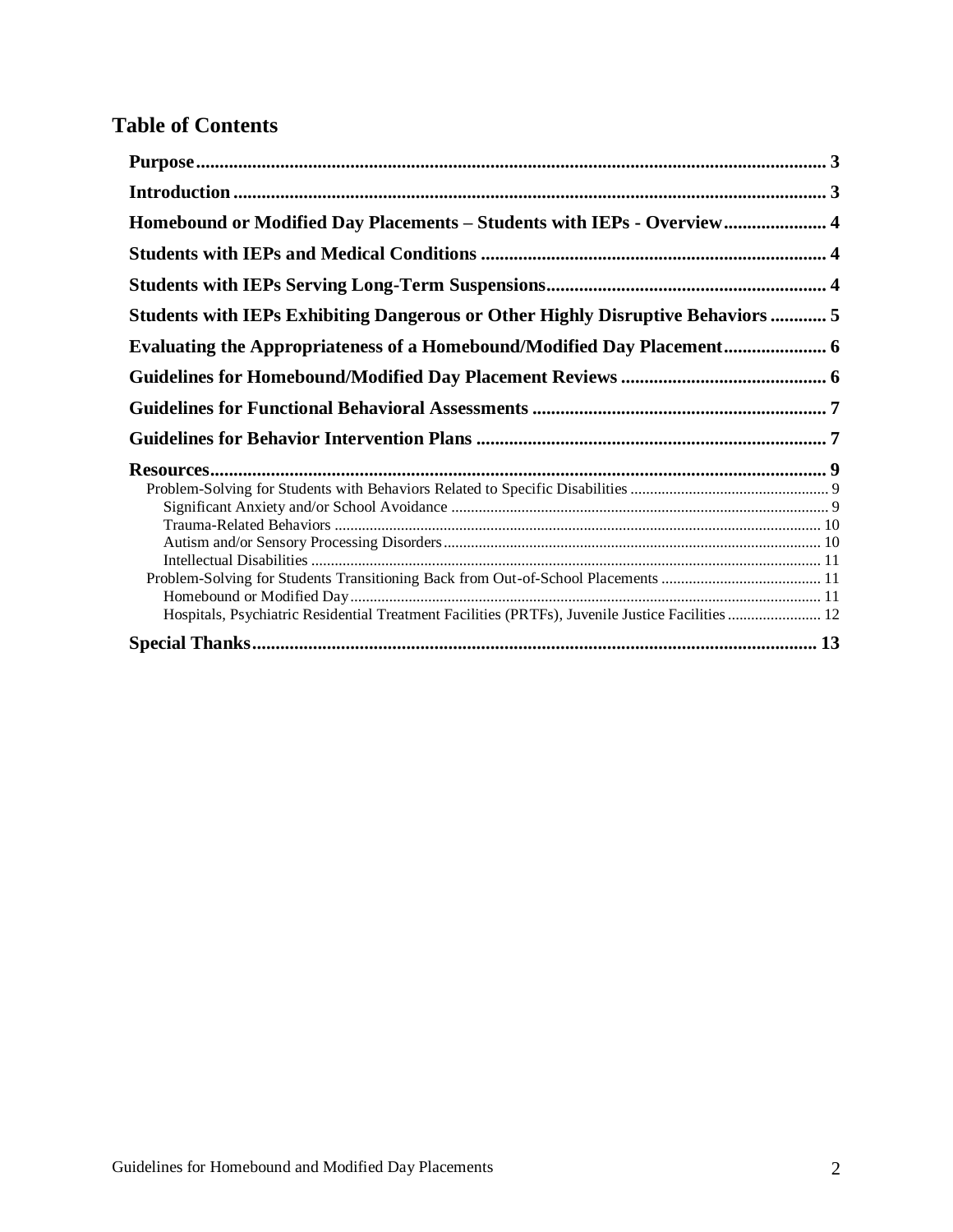#### <span id="page-2-0"></span>Purpose

In the fall of 2016, Disability Rights NC approached the NC DPI Exceptional Children Division with concerns about homebound placements of students with disabilities in NC. Concerns about the placements included lack of legal justification, length, frequency, lack of appropriate academic instruction, effects on educational outcomes, hardship on working parents, and use with other forms of exclusion, including suspension and modified day schedules. In response, DPI reviewed internal data about homebound placements and proposed that Disability Rights and DPI partner to facilitate a stakeholder group to attempt to address these concerns.

Professionals from schools, advocacy organizations, community disability and mental health providers, and others met to establish the stakeholder group. The focus was to create an open, thoughtful dialogue about the challenges of serving students with significant behavior support and/or intensive education needs, and offer guidance for improved solutions for addressing those needs.

This guidance document is the product of this stakeholder collaboration. It is designed to guide IEP teams that are considering a homebound or modified day placement for a child and represents the collective thoughts of the stakeholder group on best practices to be followed by IEP teams. This document should be used in conjunction with the *North Carolina Policies Governing Children with Disabilities*, the Individuals with Disabilities Education Act (IDEA) and the federal regulations. It reinforces the basic legal requirement that every child is entitled to a free appropriate public education in the least restrictive environment; and it supports teams in their efforts to implement that requirement.

### <span id="page-2-1"></span>Introduction

Homebound instruction is instruction provided in a setting outside of school for students with disabilities who are unable to attend school. Instruction is provided by certified staff from the local education agency (LEA).

A homebound setting may be used in several distinct situations for students with or without disabilities. This guidance document focuses on students with disabilities served with an individualized education program (IEP).

#### **Child with a Disability**:

As defined by the Individuals with Disabilities Education Act (IDEA), a child with a disability means a child who has autism, deaf-blindness, deafness, developmental delay (applicable to children age  $3 - 7$ ), hearing impairment, intellectual disability, multiple disabilities, orthopedic impairment, other health impairment, serious emotional disability, specific learning disability, speech or language impairment, traumatic brain injury, visual impairment, and who by reason of the disability, needs special education and related services.

Eligibility for services pursuant to the IDEA must be supported by an evaluation completed in accordance with the *Policies Governing Services for Children with Disabilities* NC 1503-2 through NC 1503-3. Evidence must show that the child has at least one of the disabilities identified above, that the disability has an adverse effect on educational performance, and that the child requires specially designed instruction.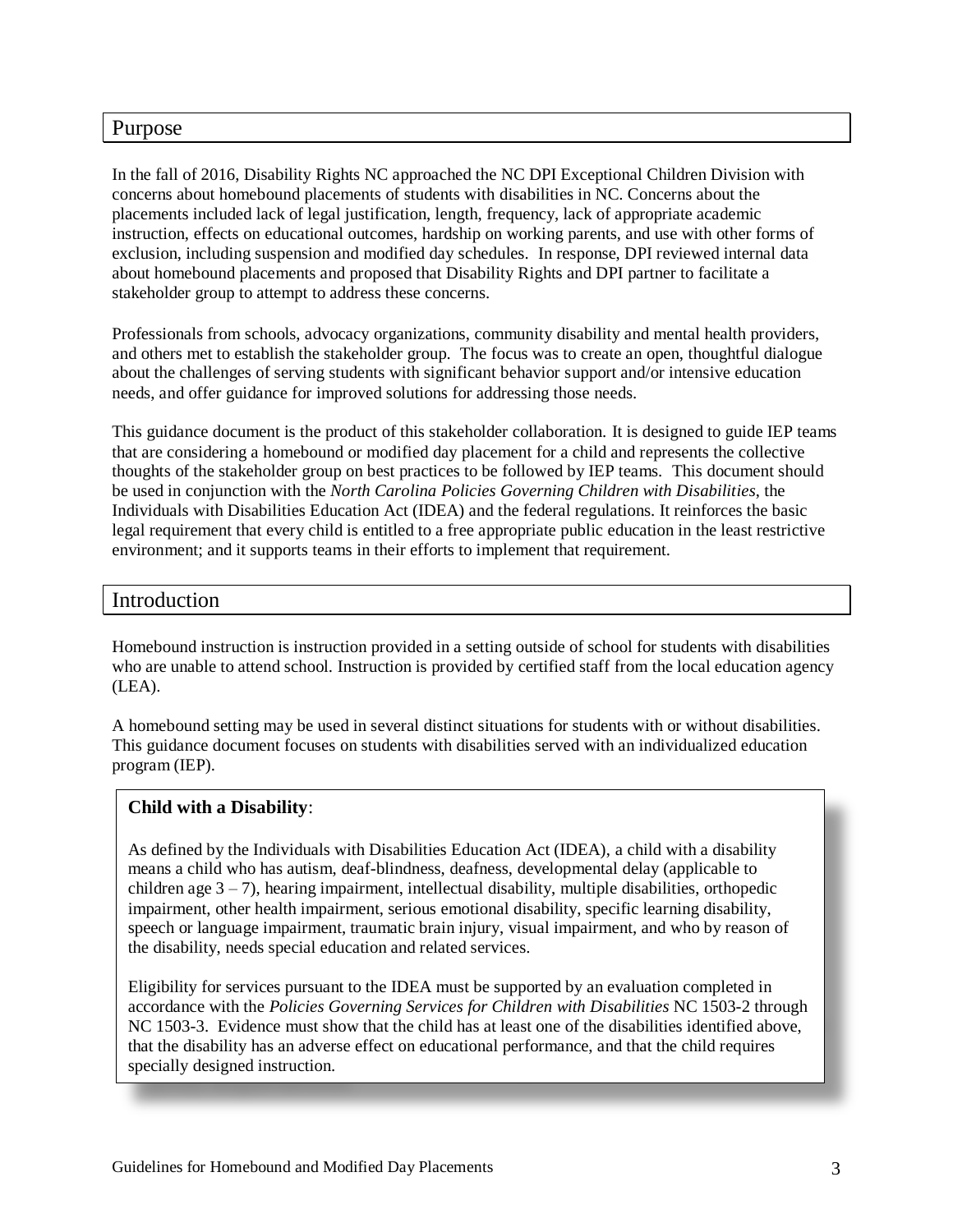# <span id="page-3-0"></span>Homebound or Modified Day Placements – Students with IEPs - Overview

A homebound or modified day placement may be appropriate for a student served under the IDEA who is unable to attend school due to a medical or mental health condition. Additionally, in some situations, suspended students served under the IDEA may be placed in a homebound setting, as may students whose behaviors jeopardize the safety of themselves or others in the school building.

For students with disabilities served under IDEA, decisions regarding homebound or modified day placement are made by the student's IEP team. The IEP team must consider what will be the appropriate least restrictive environment for the student. Homebound isolates students from their peers - both those with and without disabilities – as well as from the variety of educators in the school building and the

general learning environment. A "modified day" for a special education student is a partial homebound placement and is a highly restrictive because it similarly segregates students with disabilities.

When in a homebound or modified day placement, students with disabilities are entitled to receive a free, appropriate, public education (FAPE). As it is modifying the IEP for implementation in a setting outside of school, the team must determine how the student will continue to access the general curriculum as well as the special education and related services identified in the student's IEP.

Homebound services should be calculated to ensure appropriate access and reasonable rigor during times of chronic conditions.

## <span id="page-3-1"></span>Students with IEPs and Medical Conditions

Students with disabilities under the IDEA, like other students, may, at times, be unable to attend school due to either temporary or long-term medical or mental health conditions. The student's IEP team must obtain written documentation from the student's medical and/or mental health providers when considering a homebound or modified day placement for medical or mental health reasons. Documentation from the medical providers must support the conclusion that the student's condition prevents the student from attending school. At the time a homebound placement is determined, the team should set a reasonable time for review of the placement.

## <span id="page-3-2"></span>Students with IEPs Serving Long-Term Suspensions

A student who has been long-term suspended (i.e., suspended for more than ten school days) could be placed in a homebound setting in some circumstances. Under the IDEA, this type of removal from school is called a "disciplinary change of placement." If the IEP team, which includes the parents, finds that the student's conduct is a manifestation of his/her disability, then the suspension may not occur, and the student must return to school. If, however, the IEP team finds that the conduct leading to the suspension was not a manifestation of the student's disability, then the long-term suspension may be implemented, and the student can be subjected to a disciplinary change in placement. See the Policies at NC 1504-2.

If a student with a disability is suspended for more than ten days, the student is entitled to a continuation of a free appropriate public education (FAPE) during the period of suspension. The IEP team must determine the alternative educational setting for the student. This could be in an alternative school in the district or in another setting. The student may not be placed in a homebound setting during the period of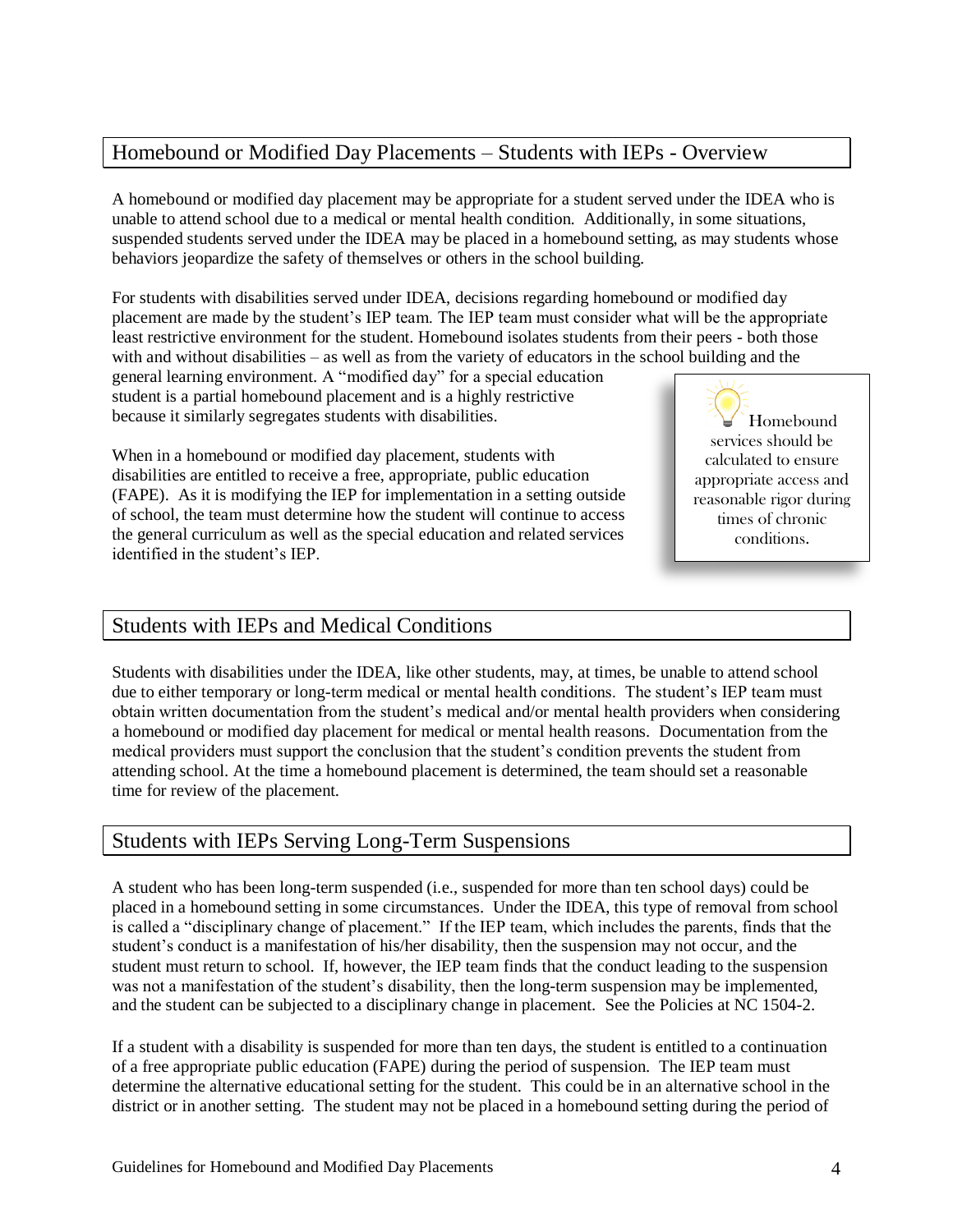suspension unless the student's IEP team, which includes the parent, determines that such a placement is the least restrictive alternative environment for that student. If it is determined that the homebound placement is the least restrictive environment, the continued appropriateness of the setting must be reviewed at least monthly by a designee of the IEP team, as required by the Policies at NC 1504-2.9.

## <span id="page-4-0"></span>Students with IEPs Exhibiting Dangerous or Other Highly Disruptive Behaviors

A student who displays repeated dangerous or other highly disruptive behaviors, despite various staff interventions, may need to be removed from his or her current placement. A homebound placement may be necessary for a temporary period when the student's behaviors put the safety of the student, staff and other students in jeopardy and all less restrictive options on the continuum of placements have been considered to the extent appropriate.

Prior to the implementation of a homebound/modified day placement for a student exhibiting dangerous or other highly disruptive behaviors, the IEP team should consider the following actions unless, for some reason, they are inappropriate or inapplicable for the situation:

- Initiate a reevaluation for the purposes of obtaining consent to conduct a Functional Behavioral Assessment (FBA) for the purposes of programming (reviewing/revising the student's IEP).
- Develop a strong, appropriate Behavioral Intervention Plan (BIP) based on the results of the FBA using evidenced-based practices.
- Implement the BIP with fidelity; evaluate and revise the BIP as needed.
- Review and revise the current IEP to determine if additional supplemental aids and supports in the current school setting are needed.
- Consult with school-based staff (counselors, school psychologists, etc.) who are familiar with the student to obtain information about the student's behaviors.
- Consult with district-level exceptional children administrators, behavior specialists, and/or disability-specific specialists about alternative strategies, supplemental aids, and supports.
- Consult with private behavior specialists and/or disability-specific program specialists from DPI about alternative strategies, supplemental aids, and supports.
- Request a release of confidential information to seek the recommendations of
	- i. the treating physicians or other mental health providers regarding supports that would allow the student to remain in a school setting, and/or
	- ii. community agencies.
- Consider all alternative placements along the full continuum.
- Provide placement in a school setting that will offer the student a free, appropriate public education in the least restrictive environment.
- Thoroughly and accurately document consideration of additional supplemental aids and supports in the school, as well as consideration of all options along the continuum.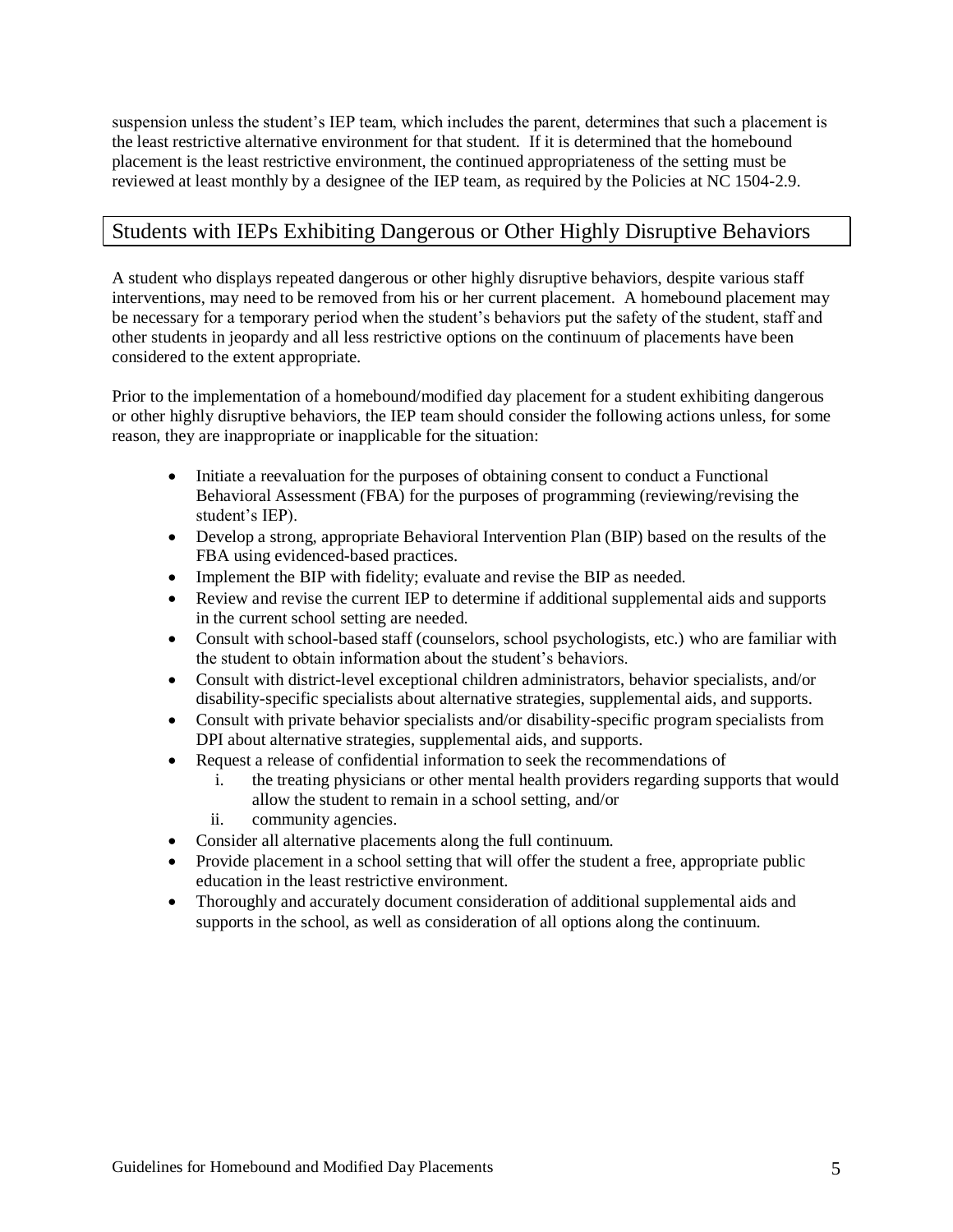## <span id="page-5-0"></span>Evaluating the Appropriateness of a Homebound/Modified Day Placement

When evaluating the appropriateness of a homebound/modified day placement, the IEP team should consider:

- 1. Factors regarding the nature and type of the services to be provided.
	- a. Current classes, schedule, course of study, and method of instruction/delivery (with consideration of both general curriculum and special education curriculum)
	- b. Need for related services
	- c. Need for revisions to BIP for implementation in the home setting
	- d. Requirements for standardized testing
	- e. Impact of any ongoing medical conditions or treatment
	- f. Need for social or emotional instruction to address behavior that triggered the homebound/modified day placement
	- g. Coordination with community resources and supports
- 2. Factors affecting the amount of services provided.
	- a. Current classes, schedule, course of study, and method of instruction/delivery (with consideration of both general curriculum and special education curriculum)
	- b. Credit needed for graduation or to progress to the next grade
	- c. Impact of any ongoing medical conditions or treatment
- 3. Factors affecting the scheduling of services.
	- a. The need to schedule instructional time around medical or mental health services or appointments
	- b. The need for special transportation, if homebound instruction will be delivered somewhere other than at home
	- c. Coordination of multiple service providers (with consideration of both general and special education)
	- d. Coordination with family (supervision, work schedules, etc.)

## <span id="page-5-1"></span>Guidelines for Homebound/Modified Day Placement Reviews

After a student has been placed in a homebound or modified day setting, the IEP team must immediately begin the planning process for reviewing/revising/determining the least restrictive environment for the student in order to have options available for the IEP Team to discuss once it reconvenes.

When the IEP Team reconvenes to discuss the homebound/modified day placement, the following essential questions should be considered: How appropriate is it to continue the current placement?

- Is a transition plan needed for placement in a less restrictive setting?
- Is progress being made toward meeting IEP goals?
- How appropriate is it to continue current services?
- What input is needed from community sources (mental health, juvenile court, etc.)?



**Discipline and Homebound Instruction -** The continued appropriateness of the homebound instruction during a period of suspension shall be evaluated monthly Policies at NC 1504-2.9(a)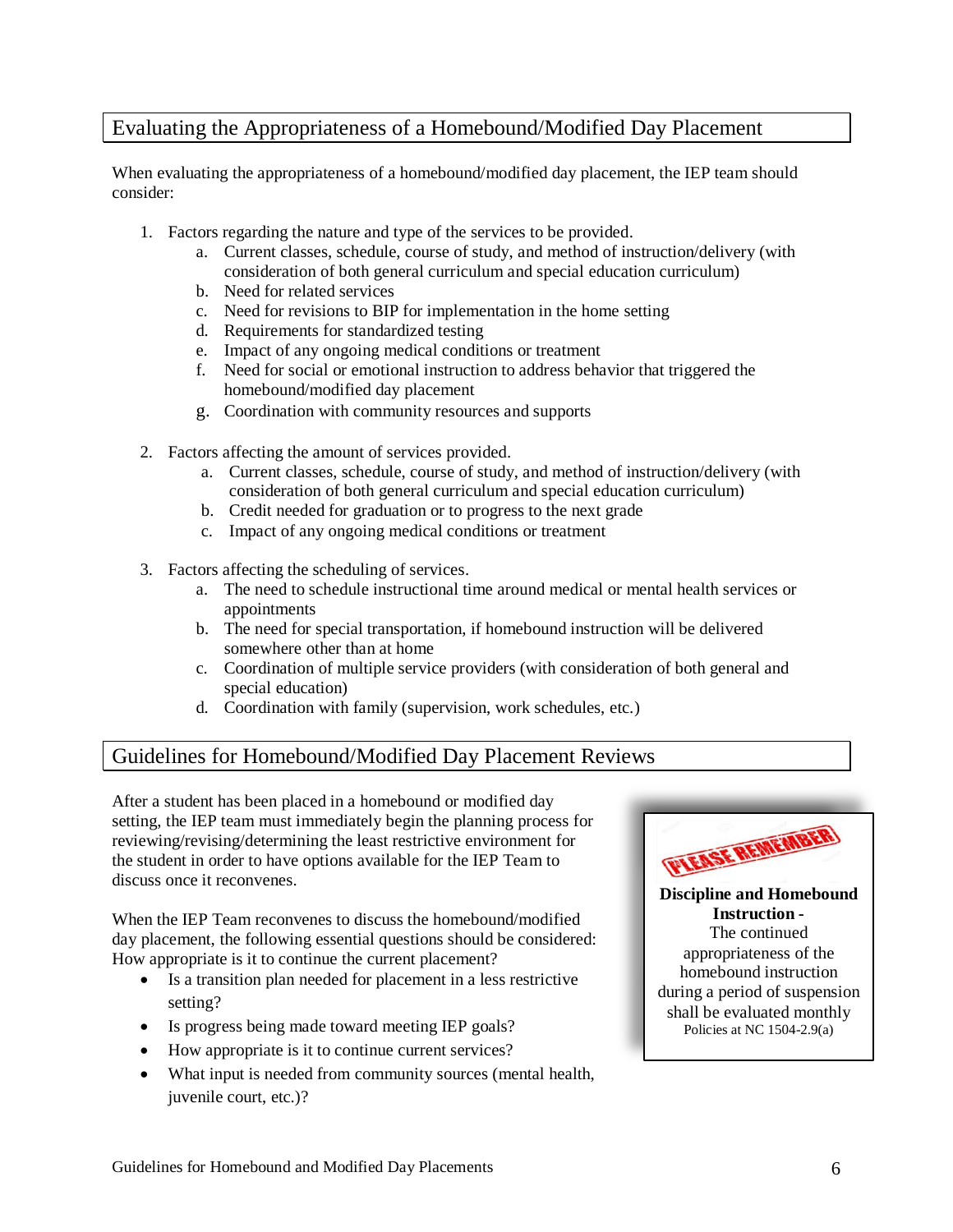- Is progress being made toward meeting behavior goals?
- What external factors (family situation, location of services, etc.) are impacting placement?
- Is there a need for a different educational setting (public or private), additional staffing, or other necessary services and supports?
- Do opportunities exist for gradual re-entry into the school setting?

## <span id="page-6-0"></span>Guidelines for Functional Behavioral Assessments

Evidence-based strategies include the use of a Functional Behavioral Assessment (FBA) to develop a Behavioral Intervention Plan (BIP). When conducting an FBA, the IEP team should

- 1. Assume the student wants to behave appropriately but lacks essential skills to respond to demands at school in an adaptive way.
- 2. Consider the scope of the assessment activities:
	- a. Impartial observations conducted by professionals with particular expertise,
	- b. Multiple documented data-based observations across settings (For example, collect ABC data. ABC data consists of detailed data collection about the antecedents, behavior, and consequences. ABC data is not complete if it does not include antecedents. ABC data must be systematically documented, taken in real time, and taken over time. ABC data is not a description of an incident relayed verbally by a staff person at an IEP meeting.),
	- c. Parent/student/teacher interviews (Include meaningful input from the student, parents, teachers, and other relevant school personnel, including behavior specialists, to help identify the underlying causes of the behaviors. For example, does a student who is seeking adult attention in an inappropriate manner lack effective skills to appropriately communicate his wants and needs?), and
	- d. Analysis of behavior that prompted suspensions or lead to a change of placement**.**

### <span id="page-6-1"></span>Guidelines for Behavior Intervention Plans

Following the completion of a thorough FBA, the IEP team should use the information to develop a strong Behavioral Intervention Plan (BIP). The team should consider these guidelines when developing a BIP:

- 1. Include meaningful input from the student, parents, teachers, and other relevant school personnel, behavior specialists, disability-specific specialists (such as autism specialists), and outside experts with knowledge and expertise.
- 2. Begin by identifying one or two target behaviors that a student can change, based on the result of the FBA.
- 3. Identify the replacement behaviors that will fulfill the same function as the undesired behaviors.
- 4. Provide the student repeated and consistent instruction in replacement behaviors. Identify the methods for this instruction in the BIP.
- 5. Include explicit and proactive strategies that staff will use to make the student's target behaviors unnecessary for student.
- 6. Identify changes that can be made to the environment, if necessary, to minimize triggers to dangerous behaviors, and identify the personnel responsible for ensuring the changes occur.
- 7. Provide positive reinforcements for positive behavior that are selected specifically with and for the student. The IEP team could ask, "What will motivate this particular student to change his behavior?"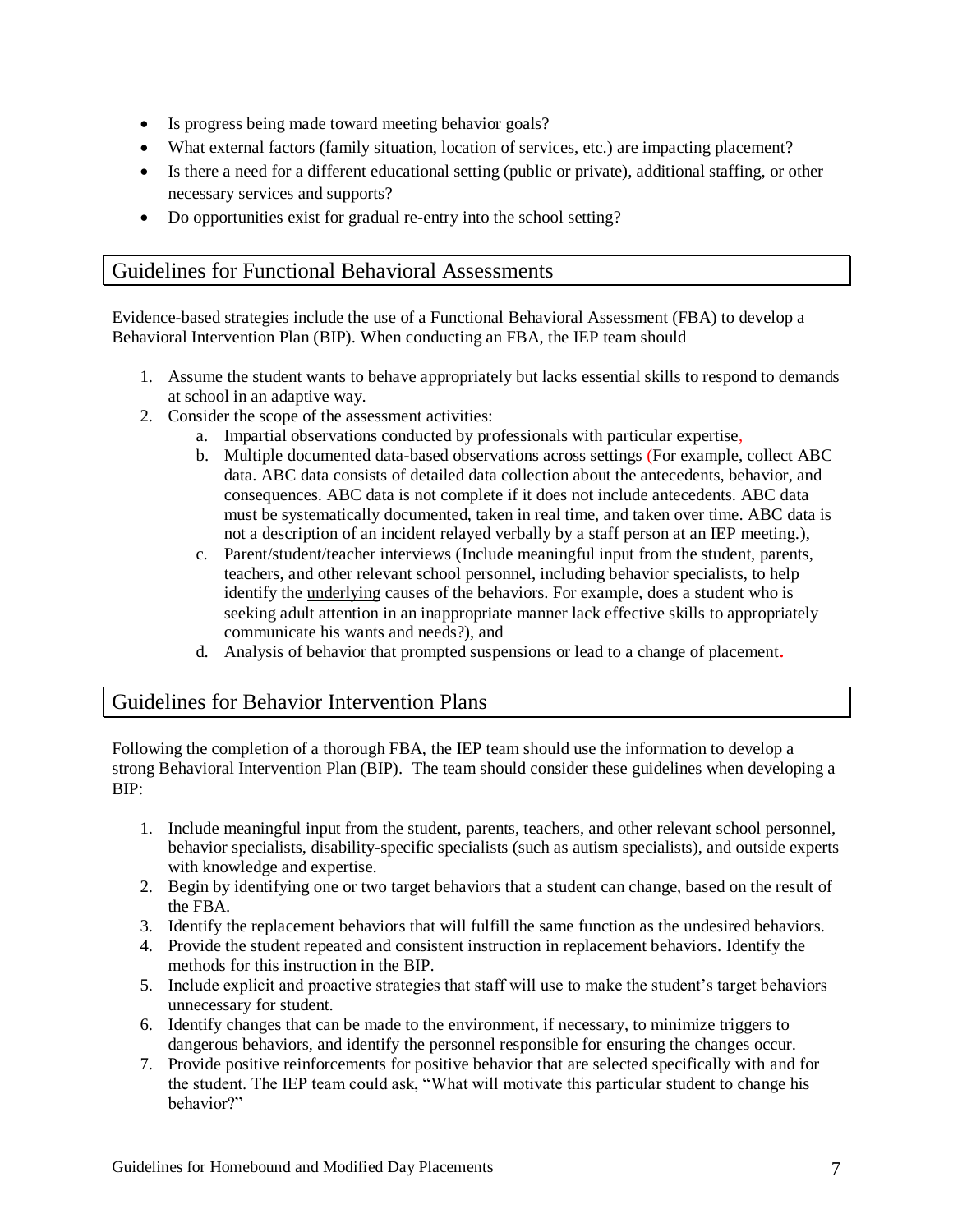- 8. Identify the specific staff members who will implement the plan.
- 9. Include a plan for collecting and analyzing behavioral data and measurable criteria for success.
- 10. Allow time for the BIP to be implemented with fidelity while recording data to track progress. Then, meet with the team again to review progress and make any necessary changes. Regular reviews of the student's progress and adjustments to the plan should occur monthly.
- 11. If the dangerous behaviors have not responded to the intervention plan, the team needs to meet to review and revise the BIP. The team should also consider whether the hypothesis made regarding the function of the undesired behavior was correct. If the team concludes the hypothesis was in error, it should revisit that aspect of the FBA or complete a new FBA.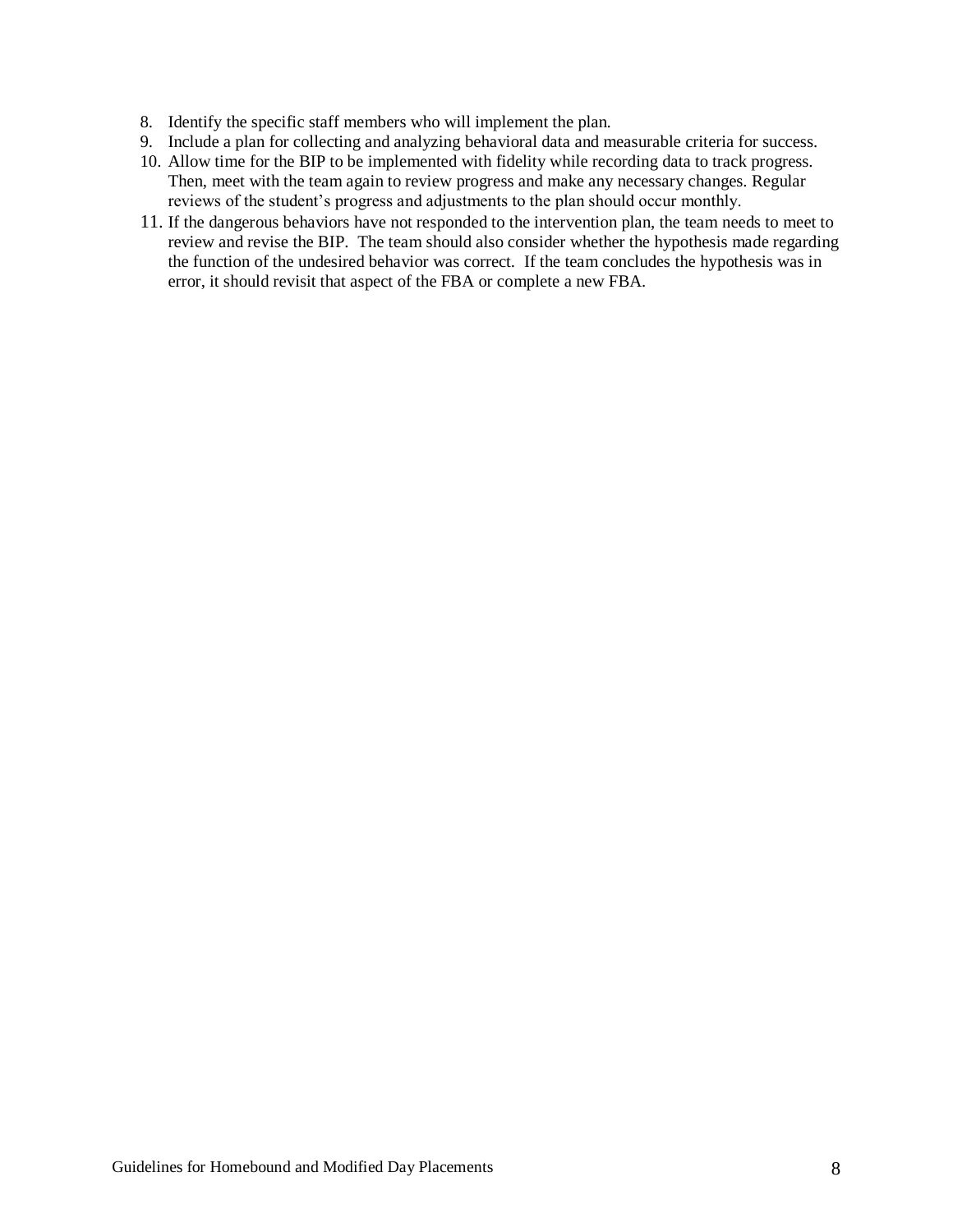### <span id="page-8-0"></span>**Resources**

*NC Policies Governing Services for Children with Disabilities* [https://ec.ncpublicschools.gov/policies/nc-policies-governing-services-for-children-with](https://ec.ncpublicschools.gov/policies/nc-policies-governing-services-for-children-with-disabilities)[disabilities](https://ec.ncpublicschools.gov/policies/nc-policies-governing-services-for-children-with-disabilities)

#### Federal Regulations

<https://ec.ncpublicschools.gov/policies/34-cfr-parts-300-and-301-2013-federal-regulations>

Functional Behavioral Assessments/Behavior Intervention Plans [http://www.ideapartnership.org/documents/ASD-Collection/asd-dg\\_Brief\\_FBA.pdf](http://www.ideapartnership.org/documents/ASD-Collection/asd-dg_Brief_FBA.pdf) <https://iris.peabody.vanderbilt.edu/module/fba/>

NCDPI Multi-Tiered System of Support <http://www.ncpublicschools.org/integratedsystems/mtss/> [http://mtss.ncdpi.wikispaces.net](http://mtss.ncdpi.wikispaces.net/) <http://www.livebinders.com/play/play?id=2052295>

NCDPI Student Support Services <http://www.ncpublicschools.org/studentsupport/>

OSEP Dear Colleague Letter on Ensuring Equity and Providing Behavioral Supports to Students with Disabilities (PDF)

<https://sites.ed.gov/idea/files/dcl-on-pbis-in-ieps-08-01-2016.pdf>

OSEP Dear Colleague Letter on Ensuring Equity and Providing Behavioral Supports to Students with Disabilities—Summary for Stakeholders. (PDF) <https://sites.ed.gov/idea/files/dcl-summary-for-stakeholders.pdf>

#### <span id="page-8-1"></span>**Problem Solving for Students with Behaviors Related to Specific Disabilities**

#### <span id="page-8-2"></span>*Significant Anxiety and/or School Avoidance*

For students who experience significant anxiety and/or school avoidance, it is important to assess and identify what is triggering the anxiety. A good FBA will help *identify triggers for the student's anxiety and possible strategies to avoid those triggers* and better meet the student's needs in a school setting.

Suggested strategies prior to implementing a modified day or homebound setting might include:

- Modifying the environment or schedule (e.g., fewer transitions, adding safe space to calm down in classroom, smaller class);
- Utilizing mentors/trusted people in the school to provide daily check-ins and/or safe spaces for student to go when anxiety is triggered:
- Modifying the student's schedule to allow student to arrive a few minutes late and/or transition between classes when hallways are not crowded, and other students are already in place;
- Considering the teacher's teaching/classroom management style when placing student in class(es) (e.g., student may respond best to a teacher who speaks in a calm, quiet tone or may feel safest in classroom where a teacher maintains tight control over student behavior);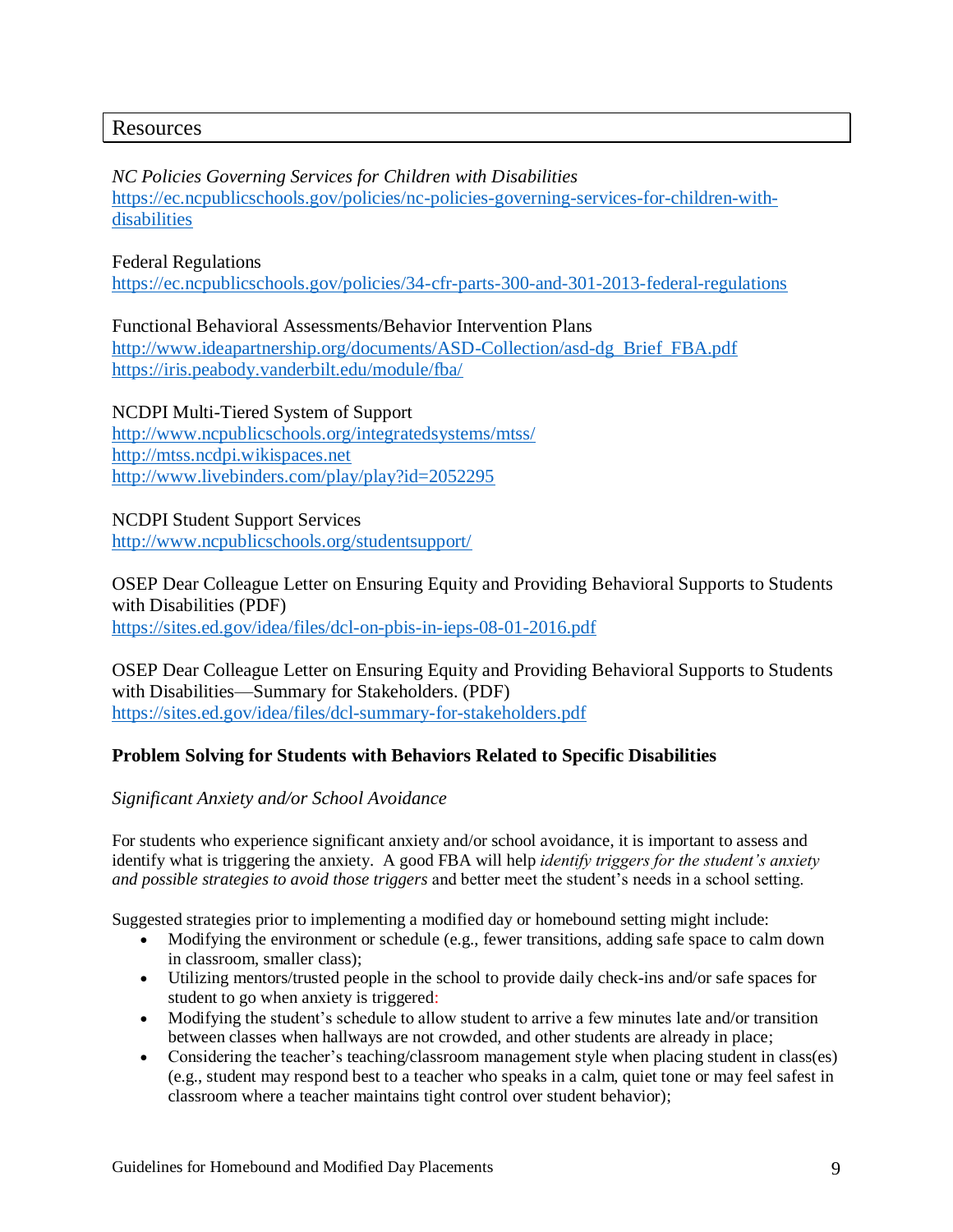- Addressing bullying, as per district bullying policy and IDEA requirements;
- Addressing school-based trauma history (e.g., being bullied, abused, or arrested at school) through training for student body or staff, personnel changes, or student reassignment to different classes or a different school, with assistance from LEA/EC administrators who know the options and can approve the transfer;
- Adding counseling as a related service to address coping skills, perhaps in collaboration with the student's counselor from an outside agency;
- Develop a crisis plan and training for staff in de-escalation techniques; and
- Adding academic evaluations/data collection to determine if anxiety is caused by difficulty with particular academic tasks/demands in the school environment.

#### <span id="page-9-0"></span>*Trauma-Related Behaviors*

Students with trauma-related behaviors, which are caused by adverse childhood events (ACEs) (e.g., abuse, domestic violence, significant illness or injury) and may present as unusual or extreme reactions to people, places, or things not usually considered triggers, may benefit from some of the same strategies for students with significant anxiety addressed above. Additional strategies include:

- Educating school personnel about the connection between behaviors and trauma and traumainformed care;
- Compiling or reviewing social/developmental history for clues to past trauma if suspected but not known (e.g., contact with child welfare or court system, hospitalizations);
- Utilizing outside resources (e.g., SAMHSA's National Center for Trauma-Informed Care, NC START, film "Resilience" about ACES study and community-based approaches to address childhood trauma, other trauma-informed schools and classrooms resources);
- Collaborating with outside providers of trauma-informed care;
- Modifying the environment to reduce triggers (e.g., less stimulation, calm down person, anticipating and addressing triggers);
- Having a safe check-in person;
- Employing a FBA/BIP and/or crisis/safety plan (Make sure this plan is a trauma-informed approach. Watch for possible triggers like being touched, being "yelled at."); and
- Providing counseling at school to address fears/triggers/etc. (Consider contracting with traumainformed mental health provider, if needed).

#### <span id="page-9-1"></span>*Autism and/or Sensory Processing Disorders*

For students with autism and/or sensory processing disorder-related behaviors that may be misunderstood or not easily recognized as disability-related, it is important for *school personnel to be educated about the connection between the student's behavior and his/her disability.* Beyond the LEA's own exceptional children department, potential resources for training and consultation include:

- DPI regional autism specialists, occupational therapists, school psychologists, and behavior consultants:
- Experts from outside organizations or agencies (e.g., TEACCH, Autism Society of NC, ABA or VBA Therapists); and
- Online webinars or training modules available (often at no or low-cost) on some disabilityspecific websites (e.g., Autism Society of NC, TEACCH)**.**

*Effective strategies to help minimize the impact of autism and sensory processing disorders on learning and behavior* might include attention to helping the student communicate wants and needs, rewards for completing non-preferred tasks, the use of structured schedules/routines, picture schedules, work systems, sensory diets, scheduled movement breaks that the student gets regardless of behavior, or environmental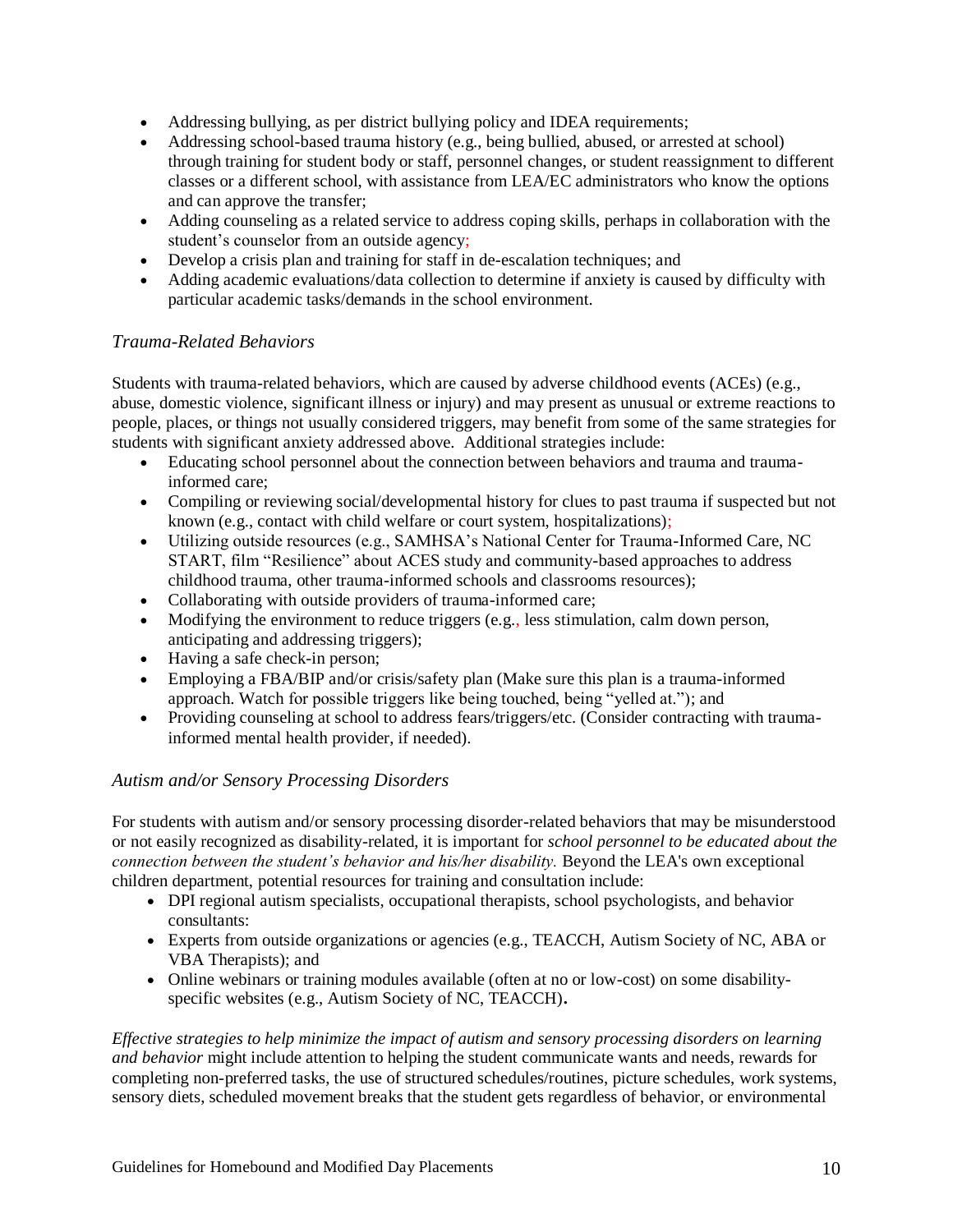modifications to make classrooms less over-stimulating and to provide calm-down spaces within classrooms.

*Explicit teaching* of self-awareness, coping strategies, and social skills using a curriculum (e.g., Social Thinking), social stories**,** or other related interventions/tools may help students better navigate social situations and learn to self-regulate their emotions and reactions in stressful or confusing situations.

*Behavior is often a form of communication, and giving students the tools* (e.g., pragmatic language skills, assistive technology, augmentative communication systems) *to communicate* more effectively can have a very positive effect on behavior.

Further evaluation (e.g., FBA, speech/communication, OT/sensory evaluation), a BIP utilizing positive approaches and the teaching of replacement behaviors (possibly using a Ziggurat Model), and a crisis plan may be needed. Outside experts may be contracted to complete observations, evaluations**,** and/or provide consultation for very challenging behaviors. NC Assistive Technology is a resource for assessment and recommendation of AT or augmentative communication devices.

#### <span id="page-10-0"></span>*Intellectual Disabilities*

A student in any of the above categories whose behavior is related to an intellectual disability may benefit from the same strategies listed above.

*Students with Dual Diagnoses (Intellectual Disability or Developmental Disability (ID/DD) AND Mental Health Diagnosis)*

NC START serves children who are dually diagnosed with developmental disabilities (including autism, for example) or an intellectual disability AND mental health disabilities; NC START also has expertise in trauma-informed care.

Murdoch Developmental Center operates a child assessment clinic for out-patient evaluations of children who may have dual diagnoses of mental illness and ID/DD and complex needs and are referred through their managed care organization (MCO). This service is available to children state-wide, not in Murdoch's catchment area. Once identified, children with complex needs may receive care coordination and possibly case management services through their MCO and services from NC START, any of which may help to address needs contributing to behavior at school.

(Additional evaluation sites are expected to open in other areas of the state.)

Additional online resources:

- <https://www.ncdhhs.gov/about/department-initiatives/children-complex-needs>
- <http://www.disabilityrightsnc.org/sites/default/files/Kids%20Settlement.pdf>

#### <span id="page-10-1"></span>**Problem Solving for Students Transitioning Back from Out-of-School Placements**

#### <span id="page-10-2"></span>*Homebound or Modified Day*

For students who are already on homebound (or modified day) who need to or whom the school is trying to transition back to school**,** the school could *develop a targeted transition plan* for the student to return to a full day of school. This plan could include frequent meetings to review the student data in order to make data-driven decisions regarding the student's placement*.* It is important to *individualize the targeted transition plan* to meet the student's unique needs and not automatically assume that the transition plan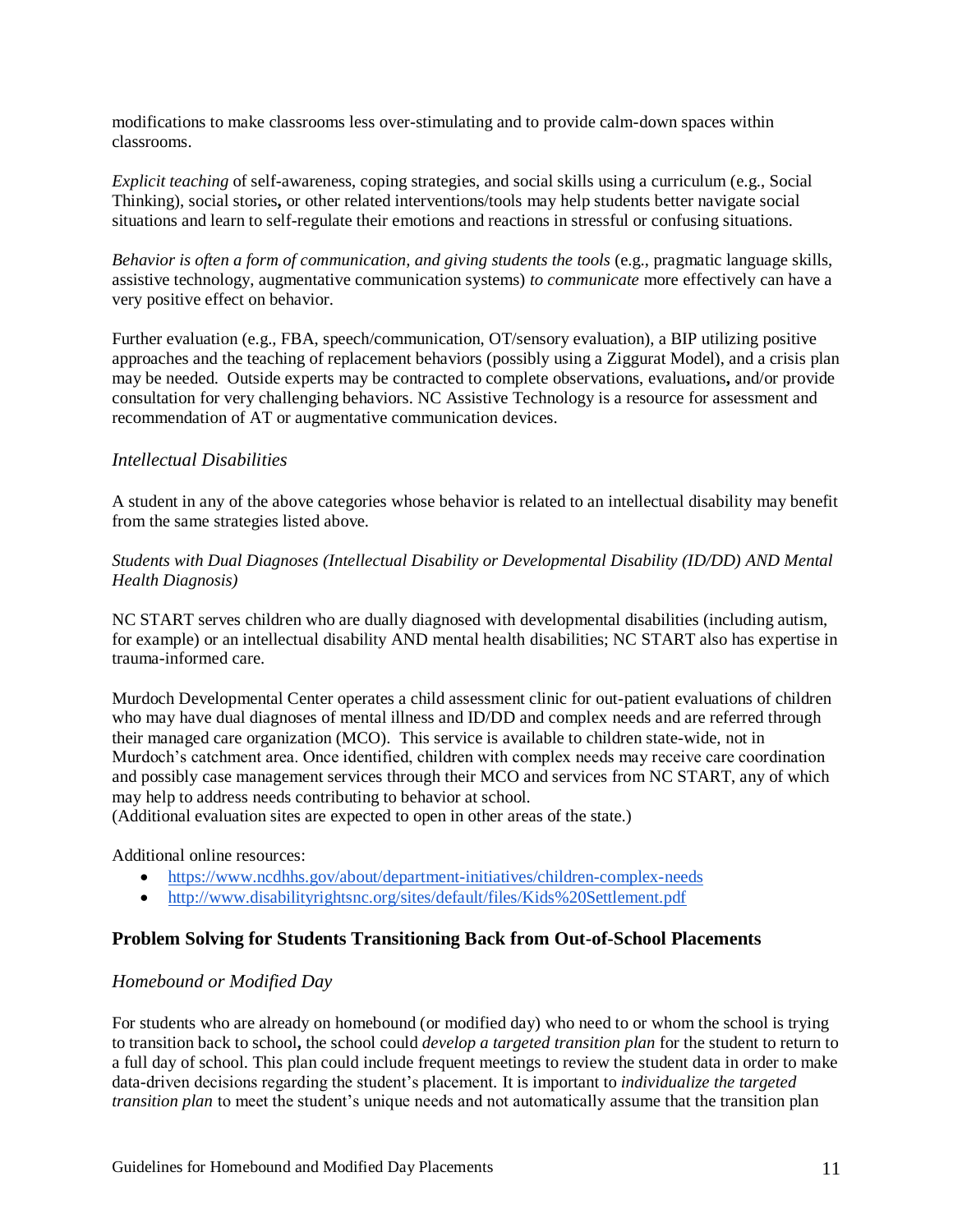must include modified day as an intermediate step before the student returns to a full day of school. Possible strategies to facilitate the transition from homebound (or modified day) back to school include:

- Having the classroom teacher provide the homebound services to increase the connection from homebound to the school environment;
- Using a combination of modified day and homebound, with an expanding modified day component; and
- Having a creative discussion about the use of supplemental aids and services (e.g., modifying the environment, utilizing a daily check-in system with a trusted individual, adding counseling as a related service, implementing a crisis/safety plan, FBA/BIP, etc.).

While a student is on homebound (or modified day) and consideration is given to ending homebound (or modified day), the IEP team should consider the following questions:

- Are there specific steps and activities documented to move the student to a less restrictive environment and ultimately back to a full day of school?
	- o Do these steps and activities include efforts to add supplementary aids or services in the school environment?
		- If not, brainstorm and document additional services or supports that would enable the student to move to a less restrictive environment.
	- o Do these steps and activities include what the school will complete rather than what the student must do to be "ready" to move to a less restrictive environment?

### <span id="page-11-0"></span>*Hospitals, Psychiatric Residential Treatment Facilities (PRTFs), Juvenile Justice Facilities*

Students transitioning from an out-of-home placement (e.g., hospitals, psychiatric residential treatment facilities (PRTFs), juvenile justice facilities) can face difficulties when re-entering school. Transitioning from an out-of-home placement back to school requires *considerable coordination and communication between all parties.* In order to effectively coordinate these transitions, schools must *build and maintain relationships with the hospitals, PRTFs, and juvenile justice facilities in their area*.

It is important for the school to collaborate with the family and the out-of-home placement to *develop a targeted transition plan* to ensure a seamless transition and return to the school environment. *School personnel should attend the re-entry meeting or the transition meeting prior to discharge, allowing the school to seek out recommendations from the out-of-home placement and learn about the structure of that placement*. With parental permission, school personnel can observe at the out-of-home placement to learn effective teaching and management strategies. Some possible strategies to consider for students transitioning from an out-of-home placement may include:

- Placement in a smaller school in the district or a more structured, smaller classroom rather than using modified day,
- Modification of the environment and/or schedule (e.g., fewer transitions, arriving a few minutes late to minimize transition issues, adding safe space to calm down in classroom),
- Use of a mentor/trusted individual in the school to provide daily check-ins to monitor transition,
- Development and implementation a crisis/safety plan, and
- Providing regular feedback to caregivers of the student's adjustment.

Students transitioning from an out-of-home placement may benefit from some of the same strategies addressed above for **students who experience anxiety** and for **students with trauma-related behaviors.**